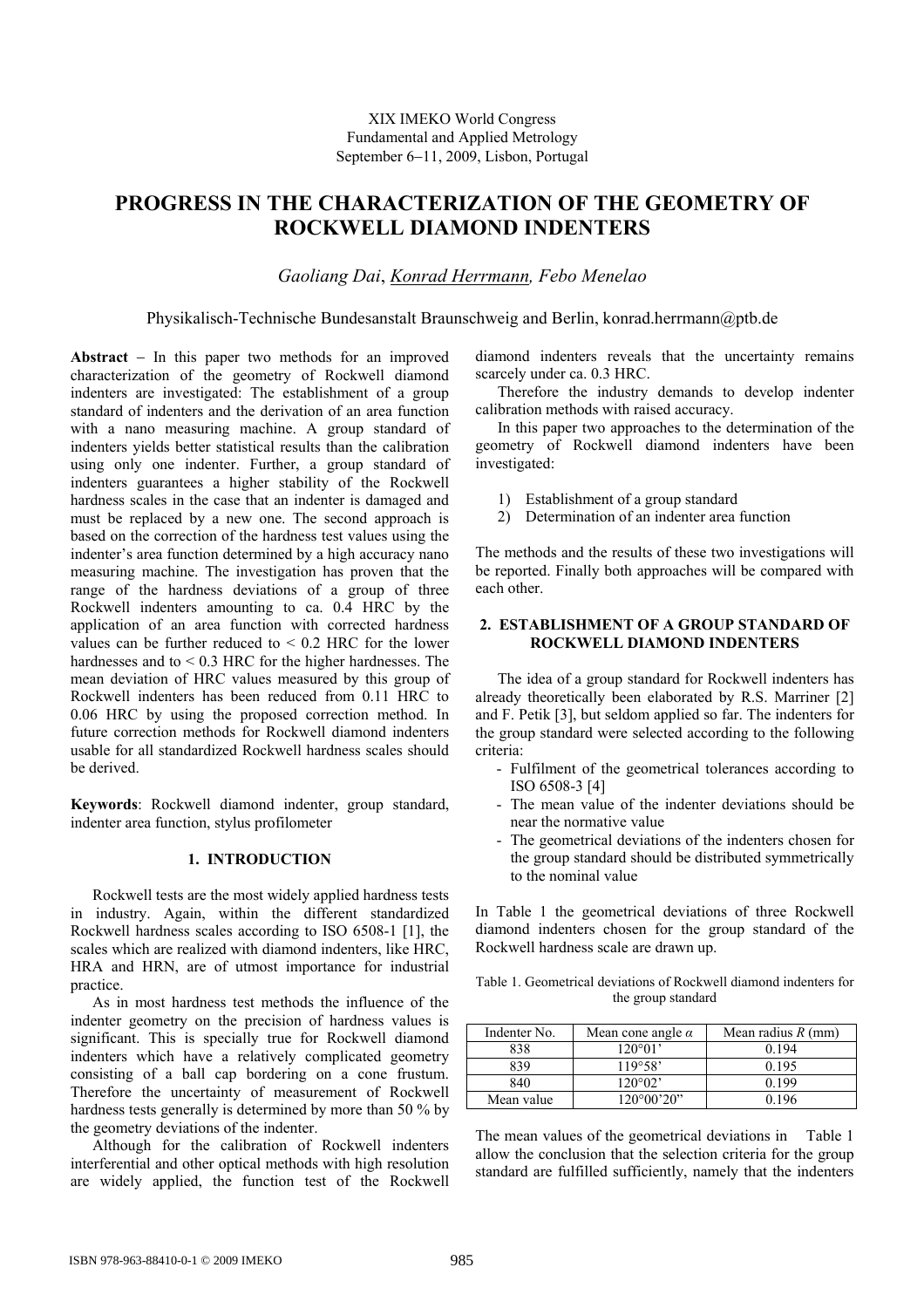fulfil the high quality requirements according to ISO 6508- 3.

 Fig. 1 shows the deviations of the three indenters listed in Table 1 from the mean hardness value of the three indenters which were obtained from hardness measurements on six different hardness reference blocks ranging from 20 HRC to 65 HRC. The mean hardness value on each hardness reference block was calculated from measurements on nine locations evenly distributed on the block. In this way the hardness inhomogeneity of the used hardness reference blocks can be neglected.



Fig. 1. Hardness deviations from the mean value of three Rockwell diamond indenters obtained for six different hardness levels.

### 3. DETERMINATION OF INDENTER AREA FUNCTIONS WITH A NANOMEASURING MACHINE

 The area function for the description of the real geometry of hardness indenters is usually defined as the size of the indenter's projected area in dependence on the indentation depth *d*: [5]

$$
A_p(d) = \frac{F}{H} \tag{1}
$$

where

*Ap* – projected area of the indenter at the indentation depth *d* 

*F* – test force

#### *H* - hardness

The function  $A_p(d)$  is determined by the measurement of the indenter geometry. Due to the small size of the indenter (volume  $\leq 0.5$  mm<sup>3</sup>) scanning methods with a resolution in the nm-range are preferred. The area function is used to correct the indentation depth *d* of the indenter and correspondingly the hardness value which is calculated from *d*.

 So far the area function was mainly applied in the nano and micro range of the instrumented indentation test. This means that only the surrounding of the indenter tip is scanned with an Atomic Force Microscope (AFM) in order to get a 3D data set of this part of the indenter. In our investigation we have transferred the idea of the area function to the description of the geometry of the whole Rockwell indenter.

 Because for the Rockwell diamond indenter a height of 160 µm (in z-direction) is necessary for measurements starting from a hardness of 20 HRC, the scanning with an AFM tip is not possible, because the cantilever of the AFM tip would touch the indenter surface. Further in x and y directions (orthogonal to z) measurement ranges of about 400 µm are required. Therefore the scanning of the Rockwell diamond indenter was carried out with a dimensional measurement instrument based on a Nano Measuring Machine (NMM, SIOS Co.) [6][7][8]. The measurement range of the NMM is  $x = y = 25$  mm and  $z = 5$ mm, and the resolution of the laser interferometers which are used as directly traceable measurement systems amounts to 0.08 nm.

 Four different sensor heads, namely a diamond stylus, a focus sensor and an AFM with conventional AFM probes and assembled cantilever probes, can be coupled to the instrument for fulfilling different measurement tasks [8]. Fig. 2 shows the setup for the scanning of the Rockwell indenters with a diamond stylus probe (type RFHTB-50, Mahr GmbH).

 The surface was scanned along eight radial lines running over the apex of the indenter. The radial scan is realized by moving the indenter in a coordinated manner along the xand y-axes simultaneously and the z position was controlled to keep the output of the stylus probe constant.. Therefore it is not necessary that the indenter is rotated during measurements. The 3D coordinates of measured points, taken during scanning by three high precision interferometers represent the 3D indenter surface.



Fig. 2. Setup for the measurement of the Rockwell indenters surface with a stylus probe on the NMM. The indenter is fixed on the scanning table which is moved in 3D.

The data processing comprised the following steps: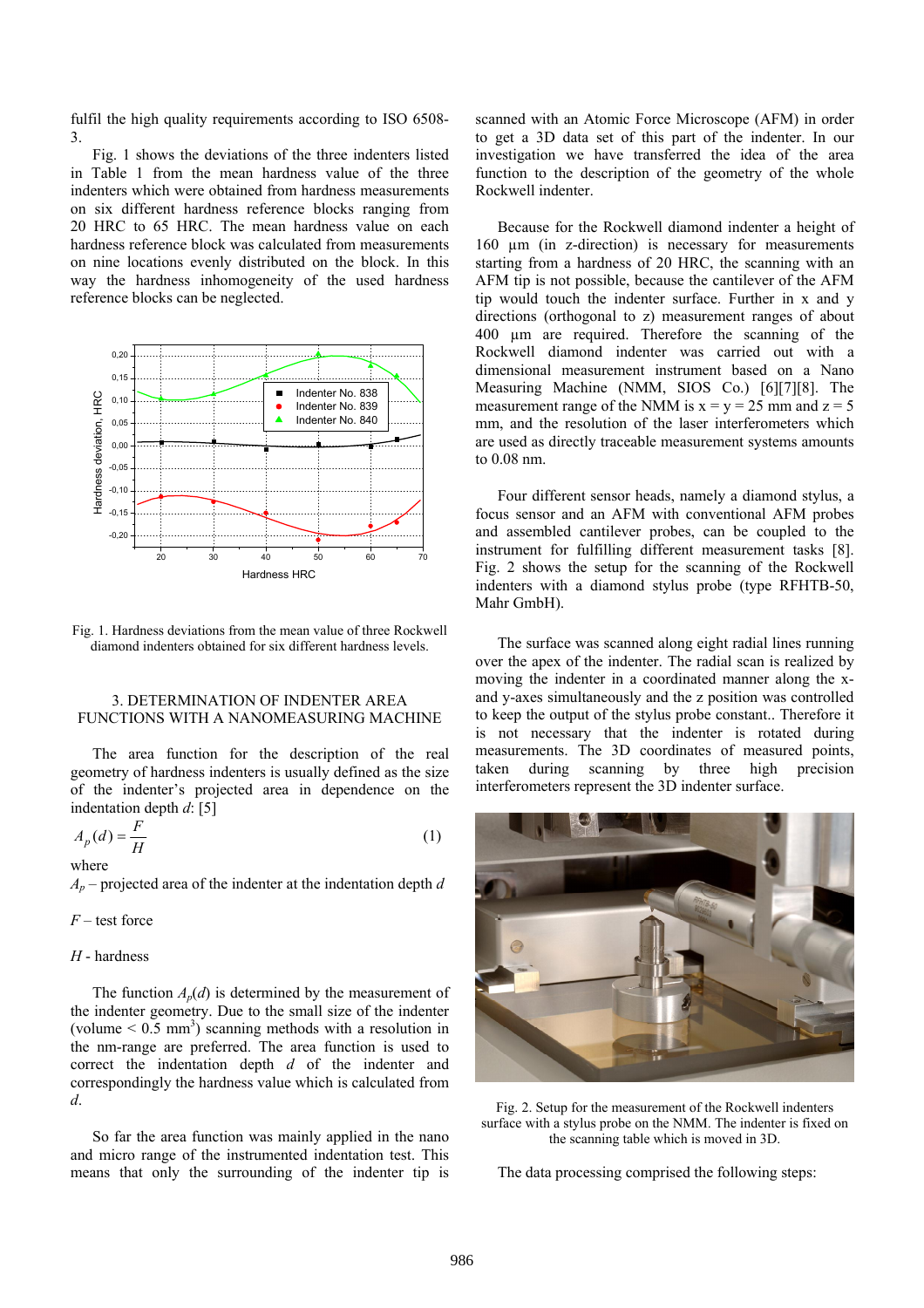1) Morphological data procession ("erosion" of the 3D profiles to remove the "dilation" of the stylus tip)

 The topography measured by a stylus profilometer is actually the dilation result of the true surface by the geometry of the stylus tip. Therefore the measured geometry has to be eroded with the known stylus tip shape to restore the "true surface" from the measured data.

 The arrangement of the scan lines on the indenter surface is given in Fig. 3.



.

Fig. 3. Arrangement of the radial scan lines going through the apex of the indenter.

 In order to determine the radius of the spherical cap *Rc* and the cone angle  $\theta$  of the indenter, point clouds of the spherical cap and the cone part have been extracted from the 3D geometry of the indenter. They are then fitted by least square method to a spherical cap and a cone from which *Rc* and *θ* are calculated.

#### 3) Rotate the 3D points according to the fitted angles

 In this procedure the orientation of the indenter is determined by the fitting process. When the indenter is measured, it is desirable that its axis coincides with the zaxis of the measurement instrument. However, a deviation of a few degrees may occur and will introduce a cosine error into the measurement results. Therefore we correct the influence of this angle deviation by coordinate rotation of the measured data set. The coordinate rotation can be calculated as:

$$
\begin{bmatrix} x' \\ y' \\ z' \end{bmatrix} = \mathbf{M}_{y} \cdot \mathbf{M}_{x} \cdot \begin{bmatrix} x \\ y \\ z \end{bmatrix}
$$
 (2)

is the matrix for rotating the vector around the y-axis by the angle *Φy*,

$$
\mathbf{M}_{x} = \begin{bmatrix} 1 & 0 & 0 \\ 0 & \cos \phi_{x} & \sin \phi_{x} \\ 0 & -\sin \phi_{x} & \cos \phi_{x} \end{bmatrix}
$$

is the matrix for rotating the vector around the x-axis by the angle  $\Phi_{\rm x}$ ,

and the vectors 
$$
\begin{bmatrix} x \\ y \\ z \end{bmatrix}
$$
 and  $\begin{bmatrix} x' \\ y' \\ z' \end{bmatrix}$  are the coordinates of the

measurement point before and after coordinate rotation, respectively.

4) Map the contour of the indenter at different indentation depths

 As explained above, the area function is defined as the size of the projected area in dependence on the indentation depth *d*. In our study, the size of the projected area is described by its radius. In this way, the area function can also be interpreted as a radius function, but the term "area function" which is generally used to describe the real overall geometry is maintained in this paper. To calculate the area function, we firstly determine the contour points having the indentation depth *d*. Linear interpolation has been used to get the contour point if no measured point has exactly the indentation depth *d*. Two contour points can be determined from every measured profile, yielding altogether 16 contour points at each indentation depth. The arrangement of the contour points looks circular since the projection of the Rockwell indenter along its axis is a circle.

5) Fit the contour points to a circle (each 16 points per circle)

 The calculated contour points are fitted by least square method to a circle for calculating its radius. So we get different radii at different indentation depths, i. e. the area function. This procedure is illustrated in Fig. 4.



Fig. 4. Fitting the contour points having an indentation depth *d* to a circle. As shown by the innermost points, they are fitted by the least square method to a circle (solid line) which is the projected circle at the indentation depth *d*.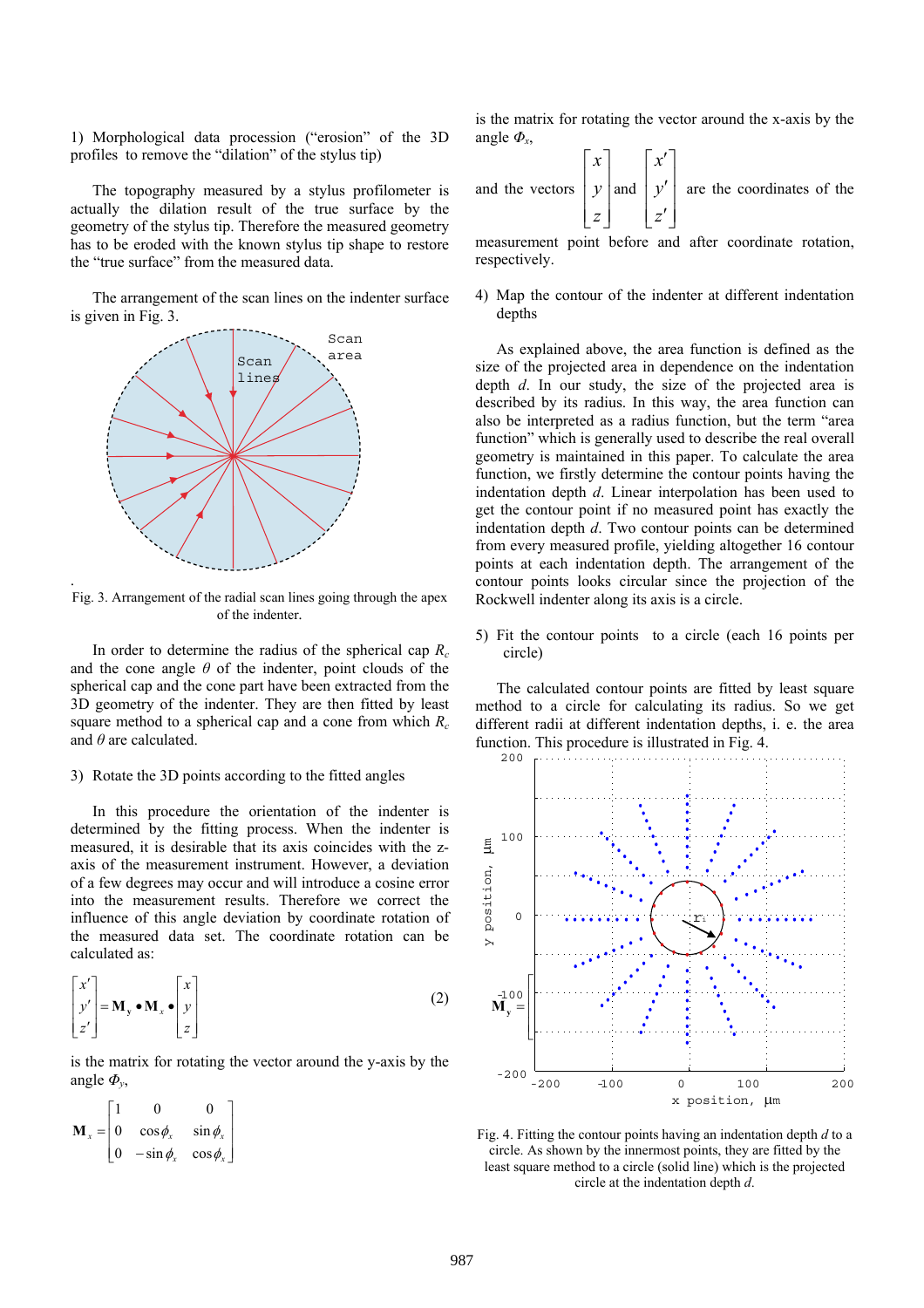6) Plot the radius of the fitted circle over the indentation depth

 An area function of the measured Rockwell indenter is shown in Fig. 5.



Fig. 5. Area function of a measured Rockwell indenter.

The dots are real measured values while the solid line represents an ideal Rockwell indenter.

7) Compare the calculated (measured) area function curve to the theoretical area function curve of the ideal geometry

 From Fig. 5 one already gets the course of the calculated area function in comparison with the ideal geometry. Especially the figure clarifies that the area function of the ball cap region delivers smaller values than the ideal geometry. In detail the relationship between measured and ideal geometry is analyzed in the next step.

8) Calculate the deviation between the measured and the theoretical area function curves

 Fig. 6 shows the deviation between the measured and the theoretical area function curves for the indenter No. 838. In this figure the radius  $r$  means the radius of the indenter shape vertical to the indenter axis.



Fig. 6. Deviation between the measured and the theoretical area function curves of the Rockwell indenter No. 838.

 Fig. 6 illustrates the pronounced irregular change of the radius over the indenter height of the ball cap ( $d \le 26.8$ ) µm).The rapid change of the radius deviation between 22 µm and 37 µm indicates a relatively large form deviation of the indenter. This region actually is the border between the ball cap and the cone frustum which is the most difficult part to be manufactured with high accuracy. Further, the negative values indicate a non-spherical shape of the ball cap. The cone exhibits some waviness from the polishing process of the indenter. Nevertheless, in this case, the deviations from the ideal geometry can be regarded as small.

## **4. COMPARISON OF THE INDENTER GEOMETRY BETWEEN GROUP STANDARD AND INDENTER AREA FUNCTION**

 The comparison of the two above presented approaches means the comparison of the correcture of hardness values based on the indenter area function with the indenter deviations derived from the group standard.

 For the indenter area function it is necessary at first to convert the radius deviations into hardness deviations. The geometrical relationship between indentation depth deviations *δd* and radius deviations *δr* is presented in Fig. 7.



Fig. 7. Geometrical relationship between indentation depth deviation *δd* and radius deviation *δr.*

1) ball cap  $0 \mu m \le r \le 100 \mu m$ 

$$
\delta d = \frac{\sqrt{2Rh - h^2}}{R - h} \delta r \tag{3}
$$

2) cone part  $100 \mu m \le r \le 330 \mu m$ 

$$
\delta d = \tan 30^\circ \cdot \delta r \tag{4}
$$

with  $R -$  ball cap radius,

 $r$  – radius perpendicular to the indenter axis, *δr* – radius deviation.

For the determination of the hardness corrections one has to rely on the Rockwell hardness test procedure which is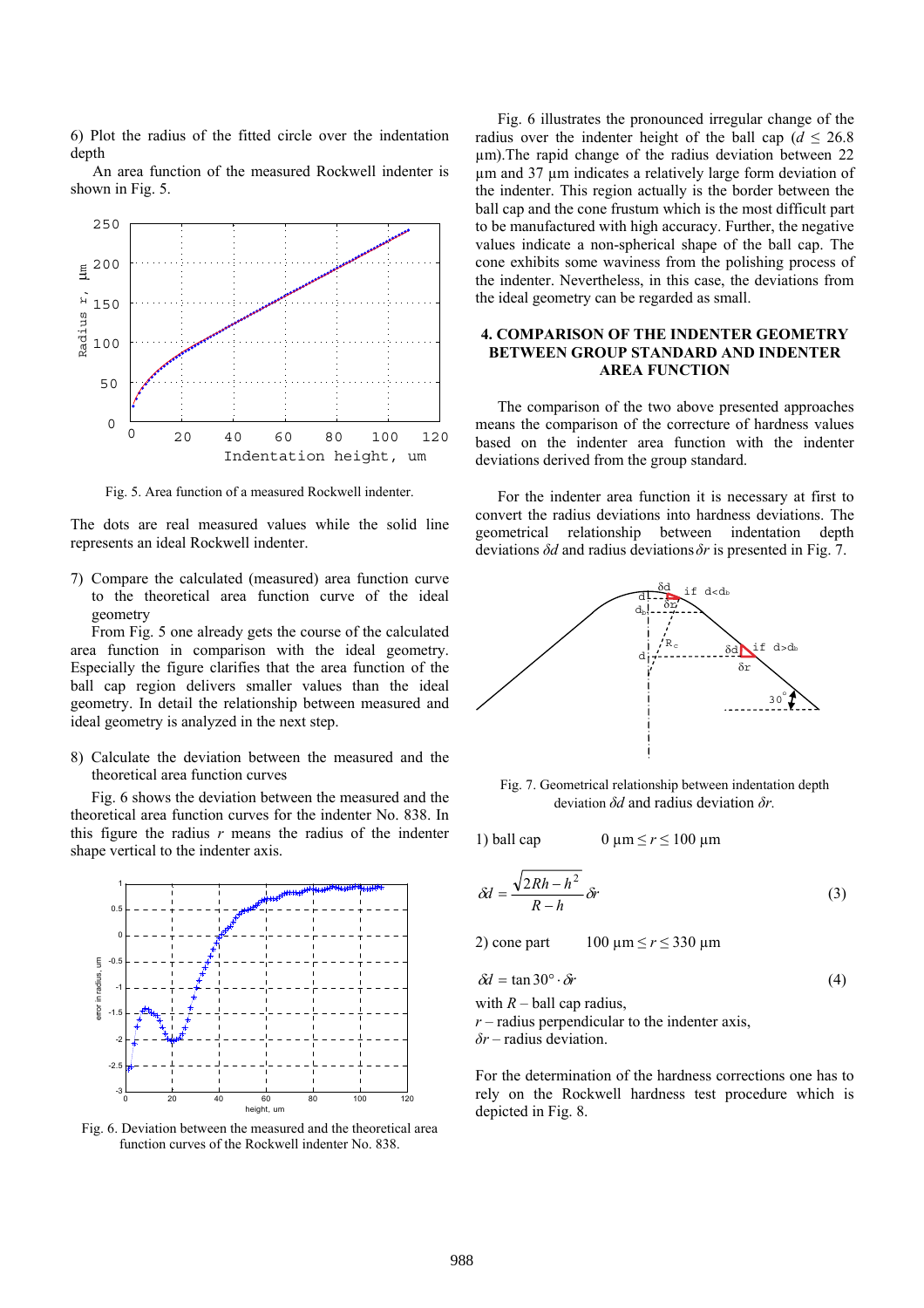

Fig. 8. Rockwell test procedure.

 The Rockwell hardness *HR* is calculated from the residual indentation depth *h* as:

$$
HR = N - \frac{h}{S} \tag{5}
$$

where *N* is a constant and *S* the scaling value. For the Rockwell hardness scale HRC, *N* is 100 und *S* is 0.002. The unit of *h* and *S* is millimetre.

 Based on Fig. 8, the Rockwell hardness is determined from the indentation depths of  $d_0$  and  $d_3 = d_0 + h$ . If the geometry of the indenter deviates from its ideal shape, the measured indentation depths  $d_0$  and  $d_3$  will differ from the "true" indentation depths  $d_0$  and  $d_3$ ', leading to a measurement deviation in the hardness test.

The corrections  $\delta d_0$  and  $\delta d_3$  can be calculated at the indentation depths  $d_0$  and  $d_3$ . Then the corrected hardness value *HRC'* amounts to:

$$
HRC' = 100 - \frac{(d_3 + \delta d_3) - (d_0 + \delta d_0)}{0.002}
$$
  
= HRC +  $\delta$ HRC (6)

where *HRC* is the originally measured hardness value and

 $\delta HRC = \frac{\delta d_0 - \delta d_3}{0.002}$  is the correction value on the *HRC* 

value, *δd0 and δd3* are in millimetre.

 Based on the calculations according to equations (3) to (6), Fig. 9 depicts the deviations from the mean value of the corrected hardness values of the investigated three Rockwell indenters.

 Fig. 9 clarifies that by the correction of the hardness values based on the area functions as a preliminary result the maximum deviation is reduced to  $\leq$  0.15 HRC. For the lower hardness levels from 20 HRC to 40 HRC this deviation is only < 0.10 HRC. The maximum deviation of <0.15 HRC occurs at small indentation depths which are limited to the ball cap region. Further, the mean hardness deviation of this group standard is reduced from 0.11 HRC to 0.06 HRC. This means, that compared with the group standard, by calibration of Rockwell diamond indenters with the NMM the to be corrected specific indenter deviations can be further reduced.



Fig. 9. Hardness deviations from the corrected hardness values of three Rockwell diamond indenters obtained for six different hardness levels.

#### **5. SUMMARY**

The investigation of the two above presented methods for the determination of the geometry of Rockwell diamond indenters opens a possibility to improve the characterization of indenters. The group standard allows to achieve a stable Rockwell hardness scale. The indenter is characterized at several hardness levels with hardness reference blocks. On this basis a regression curve can be fitted for every hardness value within the measured range.

 On the other hand, the area function obtained from the NMM delivers more detailed information about the specific geometrical indenter deviations. In this case the remaining hardness deviations are still smaller than those of the group standard. For this purpose a high accuracy stylus profilometer has been set up based on a precision nano measuring and positioning machine. In its configuration, the indenter is scanned in 3D and is detected by a position stationary stylus probe. The actual positions of the indenter are measured by three embedded miniature laser interferometers, offering high measurement accuracy at nanometre level and direct measurement traceability. In addition a special radial scan function has been realized so that the indenter can be scanned radially with profilers through its apex, providing more topographical details about its ball cap in the measurement result. Data evaluation of the 3D geometry for calculating the indenter area function has been introduced.

 The correction of hardness test results on the basis of the indenter area function has been described. For a group of three indenters investigated in this study, the correction reduces the mean measurement deviation of the group standard from 0.11 HRC to 0.06 HRC, what confirms the effectiveness of our proposed correction method.

 Future investigations are orientated at getting a deeper understanding of both methods and at correction methods